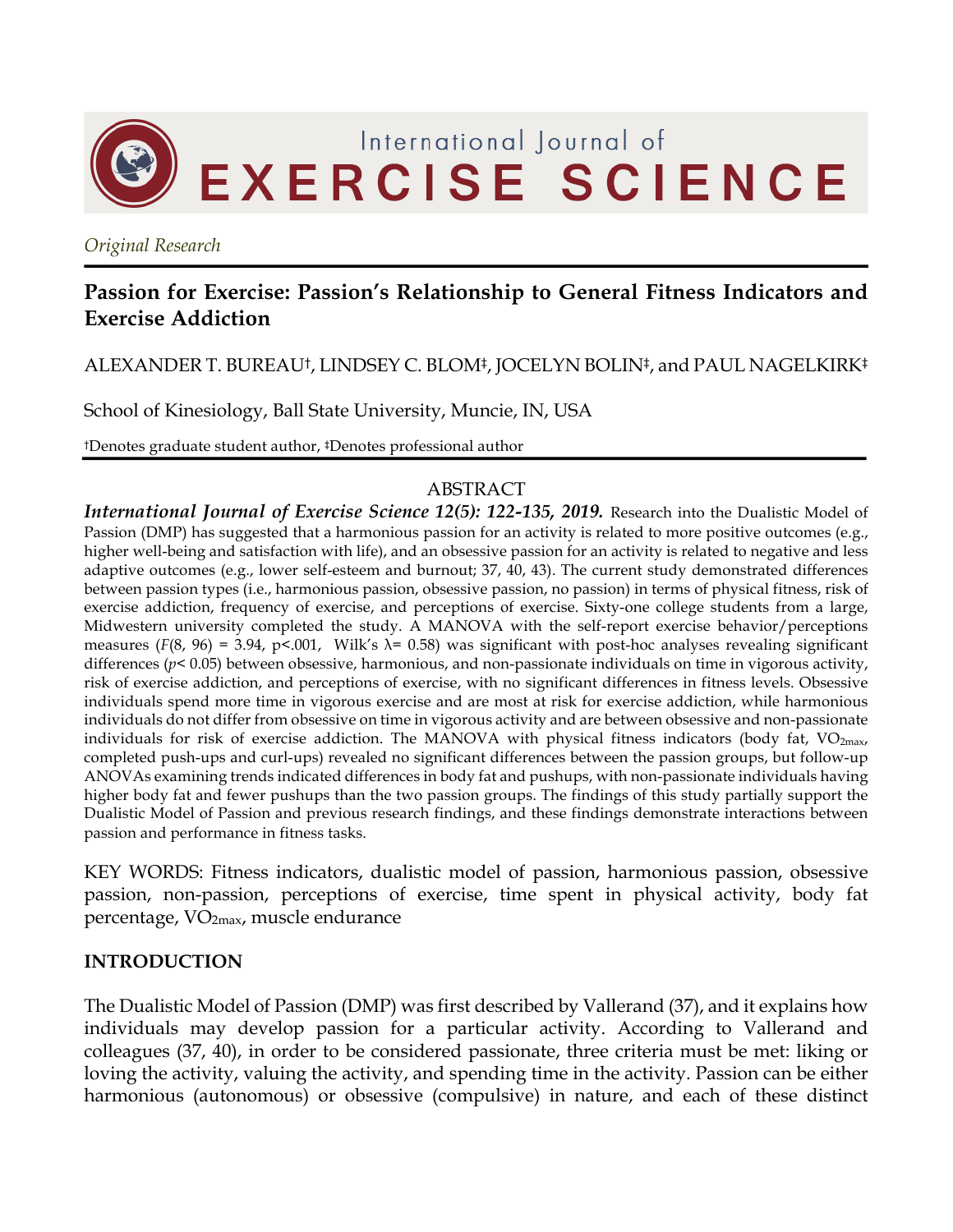passion types is associated with various outcomes (40). Studies on the DMP have primarily focused on passion and psychological outcomes (e.g., well-being, motivation, affect), with research consistently indicating that harmonious passion (HP) for an activity is related to more positive and adaptive outcomes such as experiences of flow and less disappointment when unable to engage in the behavior (4, 37, 38, 40). Obsessive passion (OP) for an activity is related to more negative and less adaptive outcomes (1, 7, 11, 16, 31, 37, 40, 43). The findings that HP is related to positive outcomes and OP is related to negative outcomes have been supported in various studies (7, 8, 14, 18, 21, 25, 28, 29), and research indicates a similar relationship between passion and behavioral outcomes, such as engagement in deliberate practice and goal-setting (1, 7, 20, 41, 42).

The relationship between passion and psychological variables is strong, and there is a similar relationship between passion and behavioral outcomes. HP and OP predict engagement in deliberate practice and establishment of mastery goals in a sample of college students and highschool athletes (41). However, OP also predicts performance-approach goals, which negatively affects performance attainment (41, 42). Research conducted by Li (20) has shown that both HP and OP positively predicted self-reported sport performance. While research has shown that both passion types are related to higher levels of performance, the results of certain studies have revealed a relationship between OP and risky behaviors (31, 40). An early study conducted by Vallerand et al. (40) observed cyclists and their cycling behaviors in the winter. The researchers found that 30% of the cyclists continued cycling in the winter (when weather is not as conducive to cycling), and these individuals had higher levels of OP than HP. The researchers suggested that OP leads to a rigid persistence in the activity even when the conditions are unpleasant or even dangerous.

Similarly, researchers have found that obsessively passionate dancers are more likely to be dependent on dance, thus displaying a maladaptive pattern of behavior (31), and are less likely to follow proper recommendations for returning to dance following an injury in comparison to harmoniously passionate dancers (1, 31). While the differences between harmoniously and obsessively passionate individuals are well established, few studies have focused on passion's influence on exercise and associated outcomes related to passion for exercise. It is clear that individuals can develop a passion for exercise and fitness, but it remains to be seen exactly how a passion for exercise influences fitness outcomes and objective performance.

Although research on passion for exercise has been relatively scarce, investigations of the DMP have studied passion for many different activities and various outcomes associated with passion. Vallerand (39) has recognized five studies in particular that observe passion for exercise and sport and how they relate to engagement in physical activity (3, 14, 15, 26, 33). Of particular interest to the current study, Parastatidou et al. (26) validated the passion scale for use with exercise and found that both types of passion for exercise were positively related to time spent in exercise and completing exercises of higher intensity. Other studies have focused on the link between passion for exercise and its relationship to exercise dependence, finding that both HP and OP were related to experiences of exercise dependence, with OP more strongly related to exercise dependence than HP (24, 27, 35). Both passion types have also been related to the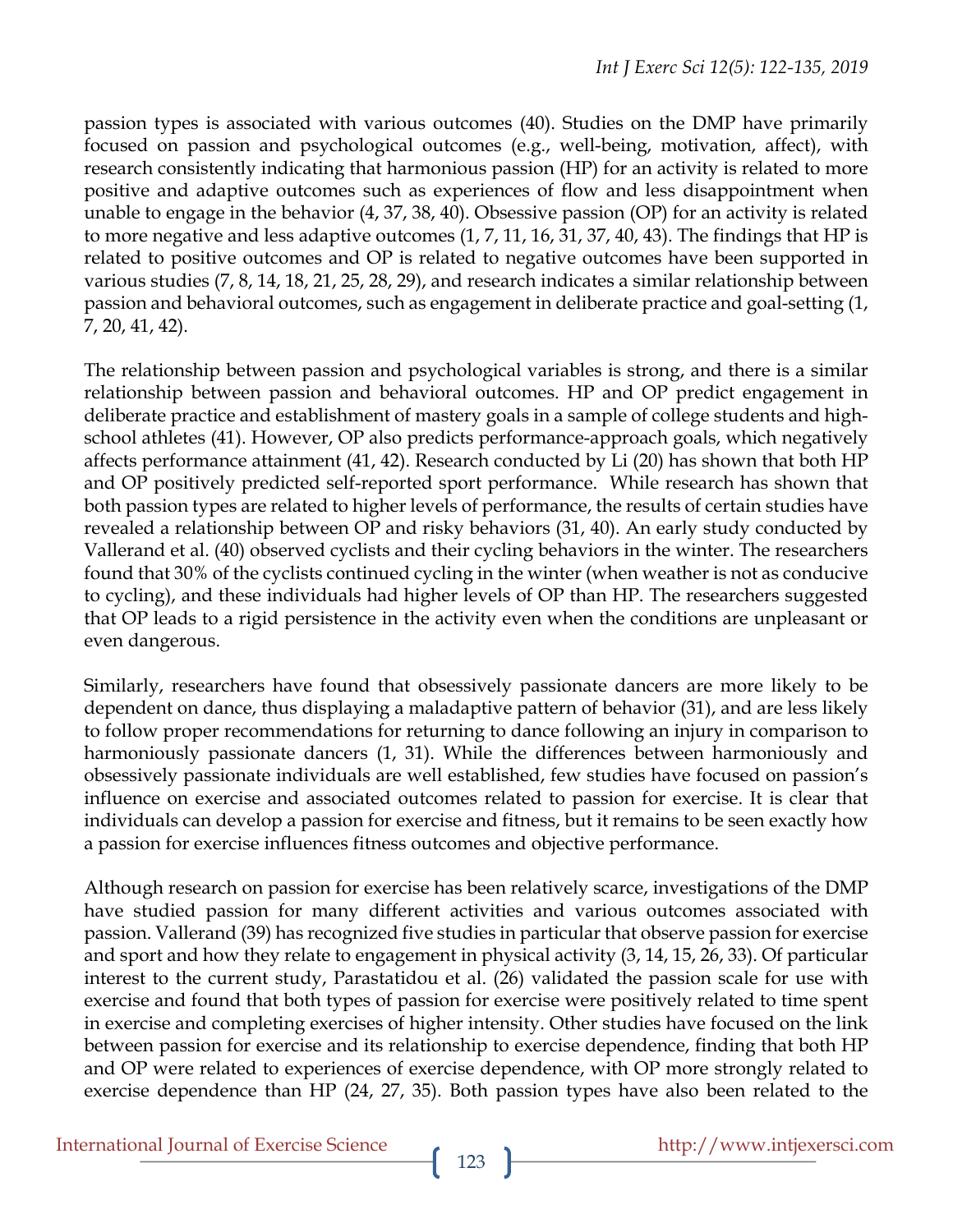various dimensions of exercise dependence (e.g., time, withdrawal, tolerance), with a strong positive correlation between OP and the dimensions of exercise dependence (24). Obsessive passion was also related to experiencing exercise dependence symptoms and mediated the relationship between motivation to exercise and exercise dependence (27).

These studies offered interesting conclusions in regard to passion for exercise, but most of the research focuses exclusively on passion for exercise and its relationship to psychological variables (5, 13, 25, 34). Only a small number of studies have linked observed behavioral outcomes to passion for exercise (3, 15, 26). Furthermore, studies fail to paint a clear picture about the link between passion for exercise and physiological health. Based on previous research findings, Vallerand (39) made a few conclusions that are relevant to the current study. First, individuals who are passionate for exercise spend more time in vigorous exercise. Second, studies in this area have relied heavily upon self-reported data and are correlational. Finally, to improve future studies observing passion for exercise, researchers should use more objective or validated measures of assessing exercise, and use experimental designs to further understand any causal roles that passion plays in these various relationships.

The purpose of this study was to further contribute to the passion for exercise literature by comparing group differences between passion types and observing how harmonious and obsessive passion might influence the various fitness-related variables. Given previous findings on the DMP, we hypothesized: 1) passionate individuals (harmonious and obsessive) would report more time in moderate and vigorous activity than non-passionate individuals; 2) obsessive individuals would have the most positive perceptions of exercise and the highest risk of exercise addiction; 3) non-passionate individuals would have the most negative perceptions of exercise and the lowest risk of exercise addiction; and 4) passionate individuals would have better fitness indicators (i.e., lower body fat percentages, higher aerobic fitness and muscular endurance) than non-passionate individuals.

# **METHODS**

Before data collection, the study was reviewed and accepted by the university's Institutional Review Board (IRB), and all participants completed an informed consent form. The study included two phases: an online survey and a laboratory session. The online survey was used to assess demographics, exclusion criteria, passion, risk of exercise addiction, and perceptions of exercise. The laboratory session assessed time spent in moderate and vigorous activities, pushups and curl-ups completed, and VO2max. Participants were given a \$10 gift card as compensation for completing the entirety of the study.

# *Participants*

College students were conveniently recruited via mass email from a large, Midwestern university. Participants were excluded if they were currently on a varsity athletics roster at the institution, determined to be "high risk" for cardiovascular, pulmonary (e.g., COPD, asthma), or metabolic disease (e.g., diabetes), according to American College of Sports Medicine (ACSM) guidelines (2), or had electronic medical implants (e.g., pacemakers).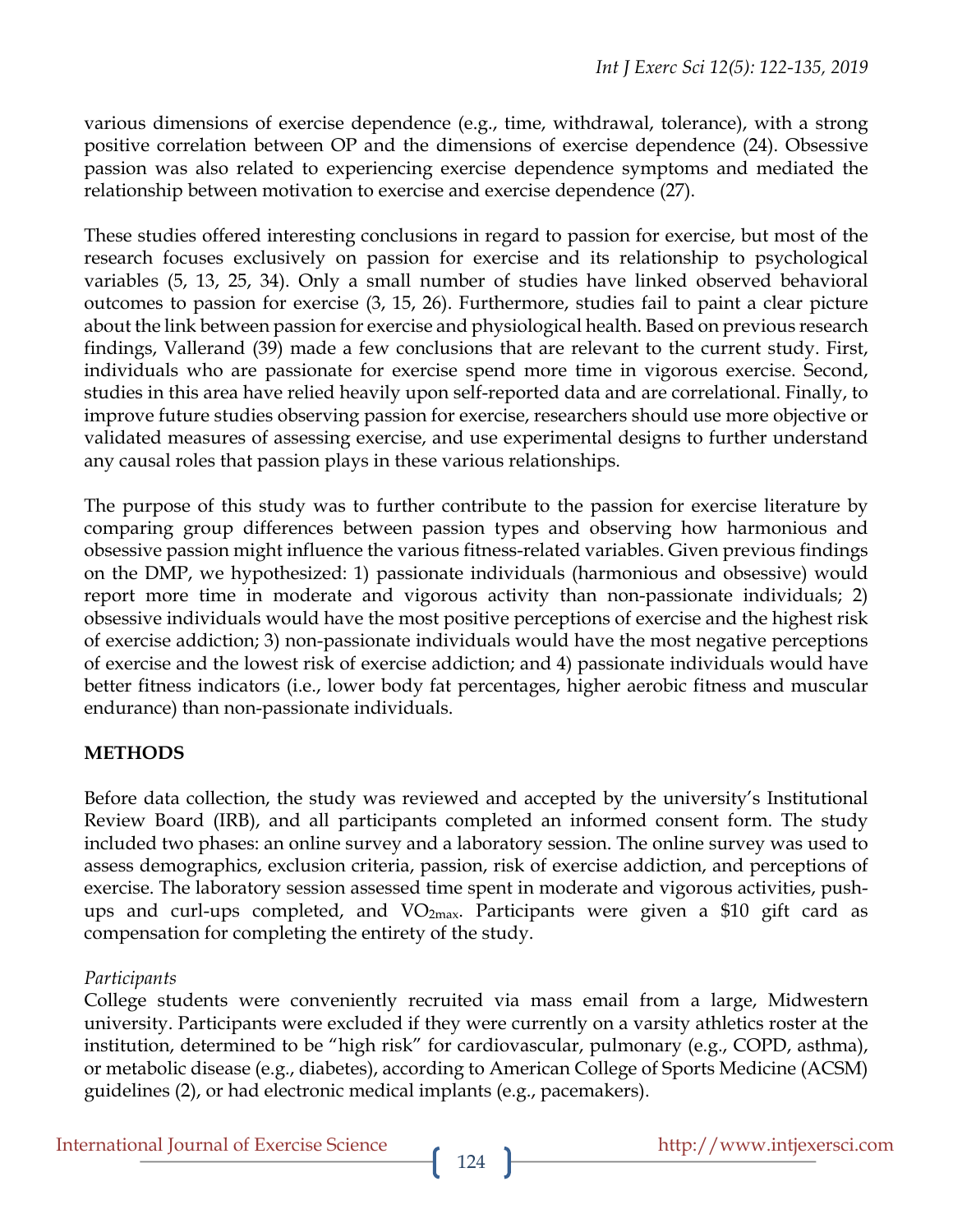One hundred and twenty-four individuals began the online survey; 61 met all criteria for participation, including completing the laboratory portion of the study. The final sample of 61 participants was comprised of 23 men and 38 women with a mean age of 20.41 years (*SD=* 1.76), and the sample was mostly Caucasian (n=50), with African Americans (n=3), Asian/Pacific Islanders ( $n=2$ ), Latinos ( $n=2$ ), and "other" ( $n=4$ ). The exercise passion categorization process (explained in greater detail in the protocol section) revealed 19 non-passionate (5 men and 14 women), 23 harmoniously passionate (6 men and 17 women), and 19 obsessively passionate (12 men and 7 women) individuals.

#### *Protocol*

For the survey portion of the study, a Qualtrics (Qualtrics, Provo, UT) survey beginning with the AHA/ACSM Health/Fitness Facility Pre-participation Screening Questionnaire (2) was completed. This screening questionnaire was used to determine if a participant would be excluded from the study based on certain health concerns. The demographics questionnaire was included following the fitness-screening questionnaire.

The Passion Scale, modified to assess passion for exercise, was completed following the demographics questionnaire to categorize participants as harmoniously, obsessively, or nonpassionate for exercise. The Passion Scale has been used this way in previous studies (harmonious' Cronbach α= .88, obsessive Cronbach α= .91; 26). To categorize participants, answers to the first four questions on the Passion Scale were averaged. If the average of these four questions was five or above, the participant was categorized as passionate; if the score was less than five, the participant was categorized as non-passionate. Scores on the harmonious and obsessive subscales were totaled. The subscale scores for all participants were then standardized. For participants that averaged five or above on the first four questions, the subscale with the larger z-score was used to categorize the participant as harmoniously or obsessively passionate.

The Exercise Benefits/Barriers Scale (EBBS) was completed after the passion scale. The Exercise Benefits/Barriers Scale is a 43-item questionnaire assessing perceived benefits and barriers to exercise in adults (32). The exercise addiction inventory (EAI) was the final assessment in the initial online survey. The EAI is a six-item self-report measure for determining an individual's risk of exercise addiction (36).

Upon completing the online surveys, qualified participants scheduled a participation time in the university's exercise physiology laboratory. Body fat percentage was measured using bioelectrical impedance (Omron BF306, Hoffman Estates, IL). Participants then completed the short version of the International Physical Activity Questionnaire (IPAQ, 9) to assess time spent in physical activity (moderate and vigorous).

The body fat assessment and IPAQ were followed by the fitness assessments (YMCA test, pushups, and curl-ups). The YMCA submaximal cycle ergometer test was used to estimate  $VO<sub>2max</sub>$ (2). After completion of the YMCA test, muscle endurance was assessed using push-ups and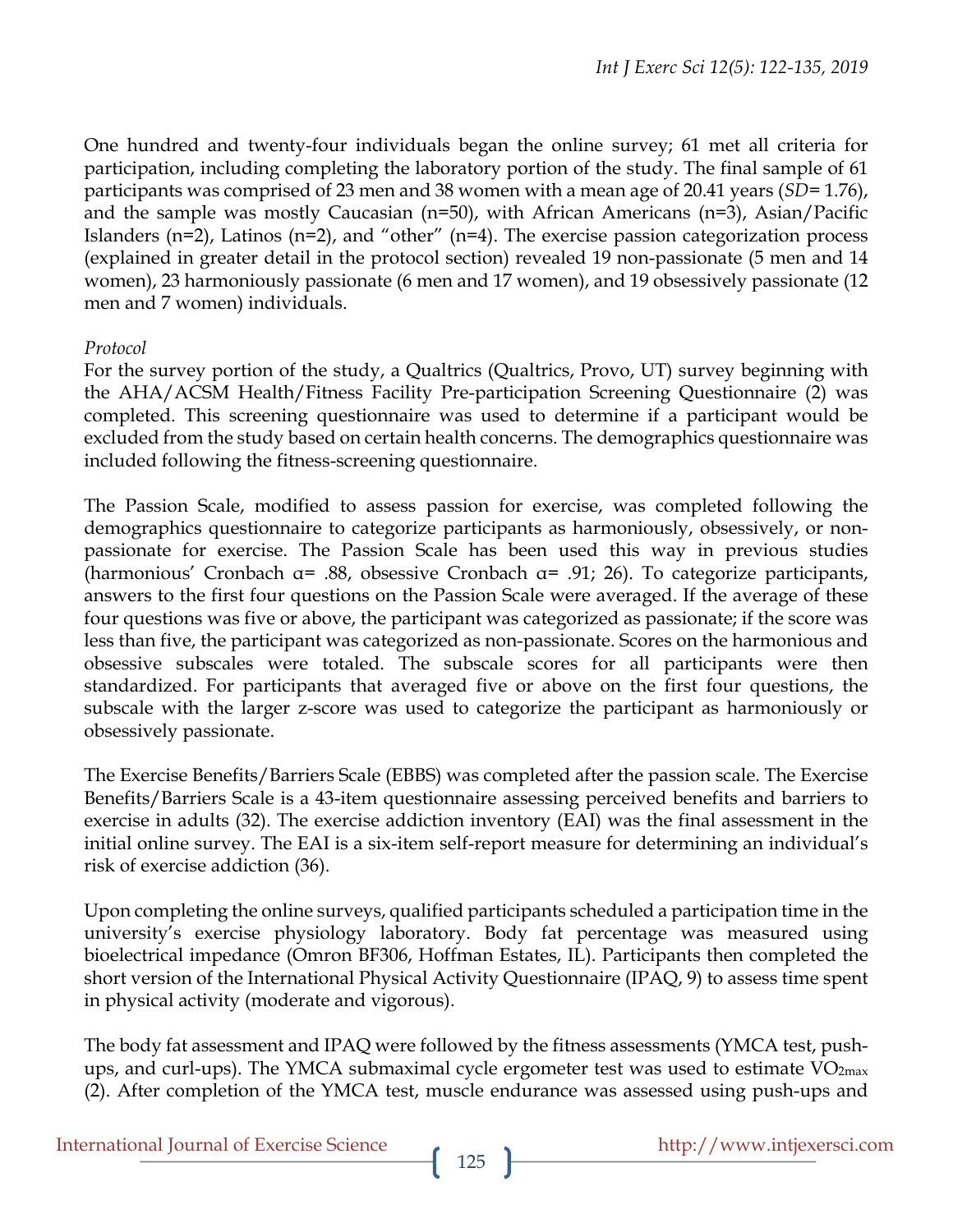curl-up tests, according to ACSM guidelines (2). Participants were given the option of a rest period of up to 2 minutes following each of the physical activities. The laboratory portion of testing took approximately 25-30 minutes to complete.

#### *Statistical Analysis*

All analyses were conducted using SPSS 23 software developed by IBM. For the MANOVA analyses, the participants were categorized based upon a type of passion (harmonious, obsessive, and non-passionate) and the differences between groups on the dependent variables (VO2max Estimate, push-ups, curl-ups, body fat percentage, quantity of exercise, risk of exercise addiction, and perceptions of exercise) were explored. There were two MANOVA analyses in the current study due to sample size constraints and the number dependent variables being assessed in the current study. The MANOVAs were separated based on the type of dependent variables included. The first MANOVA included Passion type (i.e., non-passionate, harmoniously passionate, and obsessively passionate) entered as the fixed factor, and the selfreport measures (i.e., EAI, EBBS, IPAQ) were the dependent variables. The second MANOVA included Passion type entered as the fixed factor, and the observed fitness measures (body fat percentage,  $VO_{2max}$ , curl-ups and push-ups) were the dependent variables. The assumptions of MANOVAs were assessed before completion of the final analyses and were met. Gender was not controlled in the current study, as gender would need to be added as an additional independent variable in the analyses, thus increasing the chance for error with a small sample size and unequal distribution of males and females in the passion groups.

# **RESULTS**

The standardized scores for harmonious passion ranged from -2.27 to 1.35 (*M=* 0.00, *SD=* 1.00), and the standardized scores for obsessive passion ranged from -1.26 to 2.45 (*M=* 0.00, *SD=* 1.00). Descriptive statistics for the variables in this study are presented in Table 1. The Cronbach's α of the scales used in these analyses were also determined to be reliable: Passion Scale (Cronbach's  $\alpha$ = 0.95), the EBBS (Cronbach's  $\alpha$ = 0.94), and the EAI (Cronbach's  $\alpha$ = .77). Correlations were observed between the dependent variables in both analyses to check for high correlation that could be indicative of a multicollinearity issue. Correlations between predictors were not problematic. A logarithmic transformation was performed on the time spent in moderate activity data to address the non-normal distribution, skewness, and kurtosis of the distribution.

The first MANOVA analysis including the self-report data was statistically significant, F(8, 96)  $= 3.94$ , p< .001, Wilk's  $\lambda = 0.55$ , indicating differences in the mean scores among the three passion groups (approximately 45% of the variance due to passion type) on the exercise behavior/perception self-report variables.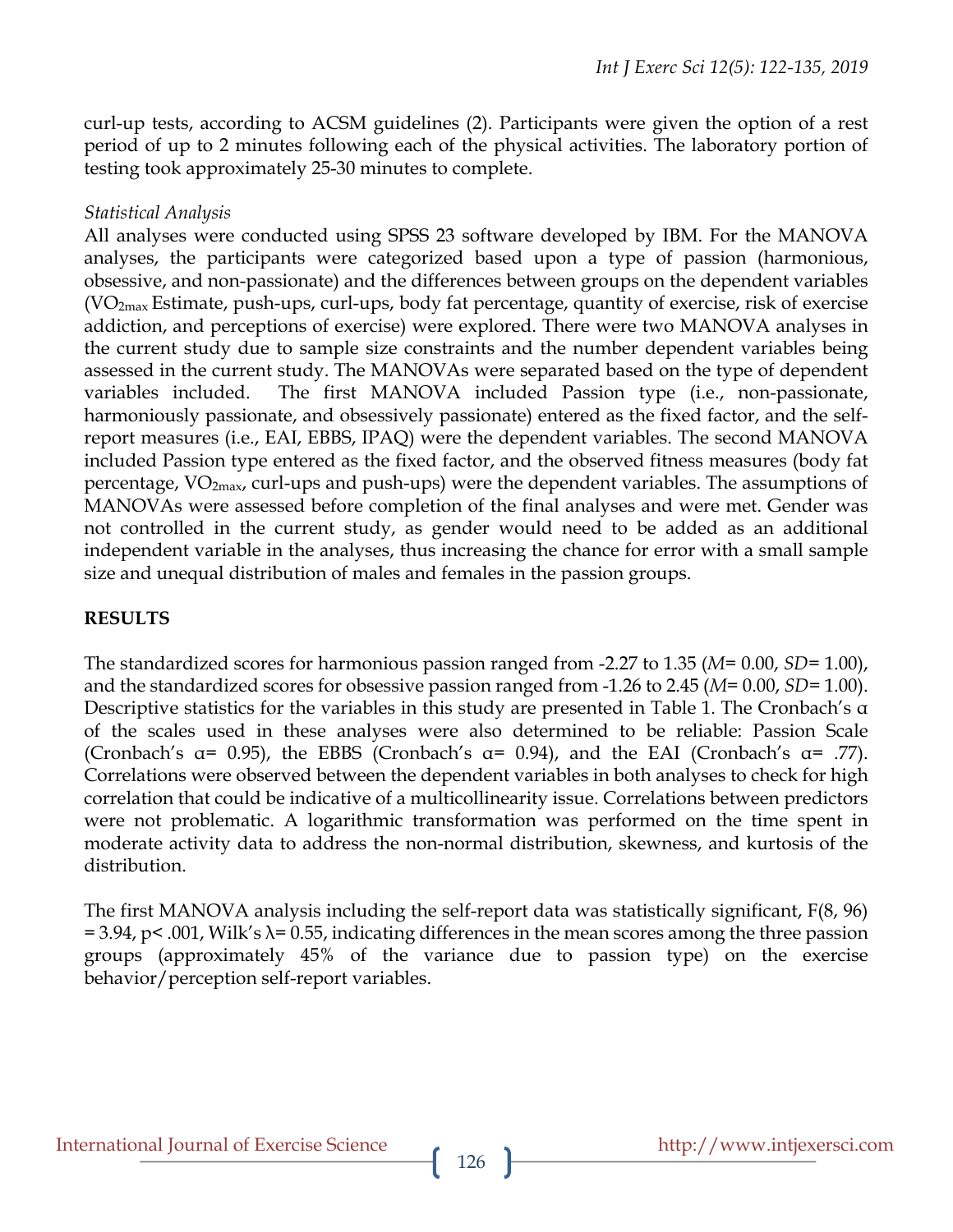|                    |         | ${\bf N}$ | Min                     | Max  | Mean   | ${\rm SD}$ |
|--------------------|---------|-----------|-------------------------|------|--------|------------|
| HarmScore          |         | 61        | $10\,$                  | 35   | 29.44  | 8.57       |
| ObsessScore        |         | 61        | $\boldsymbol{6}$        | 35   | 15.85  | 7.81       |
| <b>EBBS</b>        |         |           |                         |      |        |            |
|                    | Harm.   | 23        | 53                      | 97   | 69.7   | 13.59      |
|                    | Obsess. | 19        | 54                      | 85   | 72.47  | 9.85       |
|                    | Non.    | 19        | 58                      | 118  | 86.32  | 15.24      |
| EAI                |         |           |                         |      |        |            |
|                    | Harm.   | 23        | $\boldsymbol{9}$        | 25   | 17.43  | 3.74       |
|                    | Obsess. | 19        | 16                      | 28   | 20.21  | 3.19       |
|                    | Non.    | 19        | 6                       | 21   | 13.16  | 4.15       |
| TimeVig (min)      |         |           |                         |      |        |            |
|                    | Harm.   | 23        | $\boldsymbol{0}$        | 900  | 271.52 | 240.94     |
|                    | Obsess. | 19        | $\boldsymbol{0}$        | 945  | 365.53 | 267.71     |
|                    | Non.    | 19        | $\boldsymbol{0}$        | 450  | 90     | 115.16     |
| TimeMod (min)      |         |           |                         |      |        |            |
|                    | Harm.   | 23        | $\boldsymbol{0}$        | 2.95 | 2.02   | 0.61       |
|                    | Obsess. | 19        | $\boldsymbol{0}$        | 3.32 | 1.72   | 0.99       |
|                    | Non.    | 19        | $\boldsymbol{0}$        | 2.68 | 1.66   | 0.76       |
| Bodyfat            |         |           |                         |      |        |            |
|                    | Harm.   | 23        | 4.1                     | 33.2 | 19.69  | 6.18       |
|                    | Obsess. | 19        | $11.7\,$                | 37.8 | 20.72  | 6.56       |
|                    | Non.    | 19        | 5.7                     | 41.3 | 25.89  | 9.86       |
| VO <sub>2max</sub> |         |           |                         |      |        |            |
| (ml/kg/min)        |         |           |                         |      |        |            |
|                    | Harm.   | 23        | 31.0                    | 56.0 | 40.93  | 7.25       |
|                    | Obsess. | 19        | 26.5                    | 66.1 | 42.43  | 8.51       |
|                    | Non.    | 19        | 23.8                    | 52.0 | 36.68  | 8.54       |
| Pushups            |         |           |                         |      |        |            |
|                    | Harm.   | 23        | $\,8\,$                 | 57   | 27     | 11.33      |
|                    | Obsess. | 19        | $10\,$                  | 58   | 29.47  | 12.15      |
|                    | Non.    | 19        | $\overline{\mathbf{4}}$ | 33   | 19.68  | 8.88       |
| Curlups            |         |           |                         |      |        |            |
|                    | Harm.   | 23        | $\,8\,$                 | 75   | 55.13  | 22.24      |
|                    | Obsess. | 19        | 13                      | 75   | 48.47  | 23.98      |
|                    | Non.    | 19        | 11                      | 75   | 40.53  | 23.51      |

**Table 1.** Descriptive statistics of dependent measures.

*Note.* EBBS is the Exercise Benefits/Barriers Scale, EAI is the Exercise Addiction Inventory, TimeVig is self-reported minutes spent in vigorous physical activity over the past 7 days as reported on the IPAQ, TimeMod is self-reported minutes spent in moderate physical activity over the past 7 days as reported on the IPAQ. The distribution of time spent in moderate activity was transformed for analyses. HarmScore represents scores on the harmonious subscales. ObsessScore represents scores on the obsessive subscale.

Tukey HSD post-hoc comparisons examined the differences among the three groups of the independent variable on the dependent variables. There were significant differences in terms of risk of exercise addiction, F(2, 51)= 12.99, p< .001, partial η2= 0.34. In particular, non-passionate participants scored significantly lower for exercise addiction (M= 13.67, SD= 4.07) than both harmonious (M= 17.42, SD= 3.740) and obsessive participants (M= 20.50, SD= 3.39) ( $p$ < .05). Also, obsessive participants scored significantly higher than harmonious participants (p< .05). These results indicate that non-passionate individuals were at the lowest risk of exercise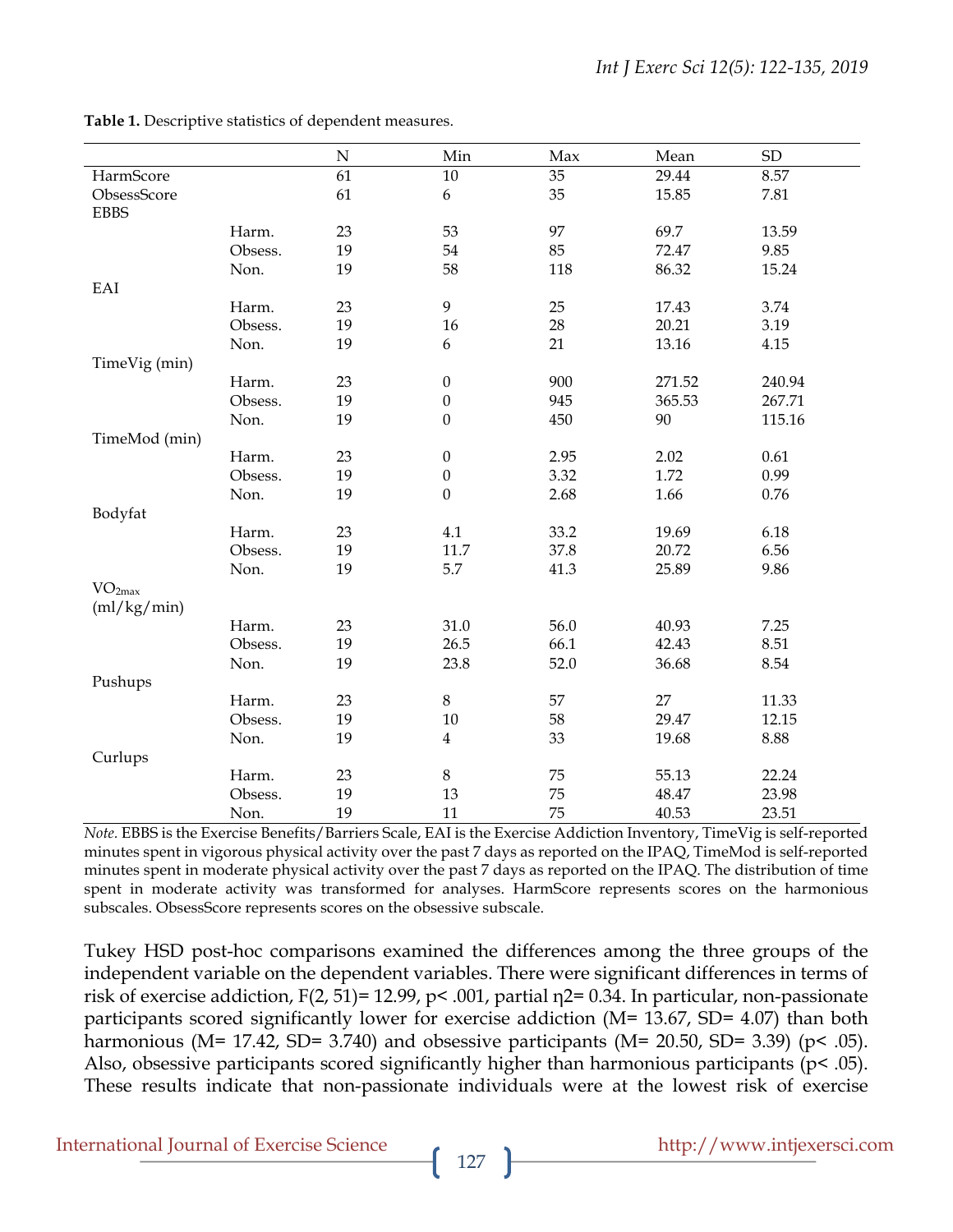addiction, obsessive individuals were at the highest risk of exercise addiction, and harmonious individuals fell between these two groups.

Significant differences were also found between the passion types in time spent in vigorous activity,  $F(2, 51) = 7.38$ ,  $p < .001$ , partial  $p = 0.22$ . Non-passionate individuals reported spending significantly less time in vigorous physical activity (M= 99.00, SD= 121.305) than obsessive participants (M= 408.75, SD= 269.30) (p< .05).

Finally, significant differences were found in perceptions of exercise, F(2, 51)= 5.17, p= 0.01, partial η2= 0.17. In particular, non-passionate participants scored significantly higher (p< .05) on the EBBS (M= 82.13, SD= 12.77) than both harmonious (M= 69.70, SD= 13.59) and obsessive participants (M= 70.75, SD= 9.70), indicating that non-passionate individuals had the most positive perceptions of exercise in this study. There was no difference between harmonious and obsessive participants on EBBS scores.

The second MANOVA, which addressed the second research question about differences in passion type on the observed physiological measures, was non-significant  $F(8, 110)=1.86$ , p= .073, Wilk's  $\lambda$ = .78. As a follow-up to this MANOVA that was approaching significance, oneway ANOVA analyses were conducted with the physiological measures as dependent variables. Tukey HSD post-hoc comparisons examined the differences among the three groups of the independent variable on the dependent variables. There were no significant differences among groups for VO<sub>2max</sub>, F(2, 51)= 2.63, p= 0.081 or Curlups, F(2, 51)= 2.06, p= 0.136.

For body fat, there were significant differences between groups,  $F(2, 51) = 3.80$ ,  $p = 0.028$ . More specifically, there was no difference between harmonious and obsessive participants in body fat percentage, but non-passionate participants had significantly higher body fat percentage (p< .05; M= 25.89, SD= 9.86) than both harmonious (M= 19.69, SD= 6.18) and obsessive participants (M= 20.72, SD= 6.56). Pushups were significantly different among the groups,  $F(2, 51) = 4.18$ , p= 0.020. There were no differences between harmonious and obsessive individuals in push-ups completed, but the non-passionate individuals completed significantly fewer push-ups (p< .05; M= 19.68, SD= 8.88) than harmonious (M=27.00, SD= 11.33) and obsessive (M=29.47, SD= 12.15) individuals.

# **DISCUSSION**

Previous studies have observed passion for exercise and how it relates to exercise dependence, finding that participants who are considered obsessive have an increased risk for exercise addiction or dependence compared to harmonious individuals (24, 27, 35). Findings from the current study provide some additional support for these research findings and the Dualistic Model of Passion as a whole. However, this study also adds a new dimension to these findings by exploring passion specifically by passion type (i.e., harmonious, obsessive, non-passionate) and investigating additional psychological factors and objective fitness indicators.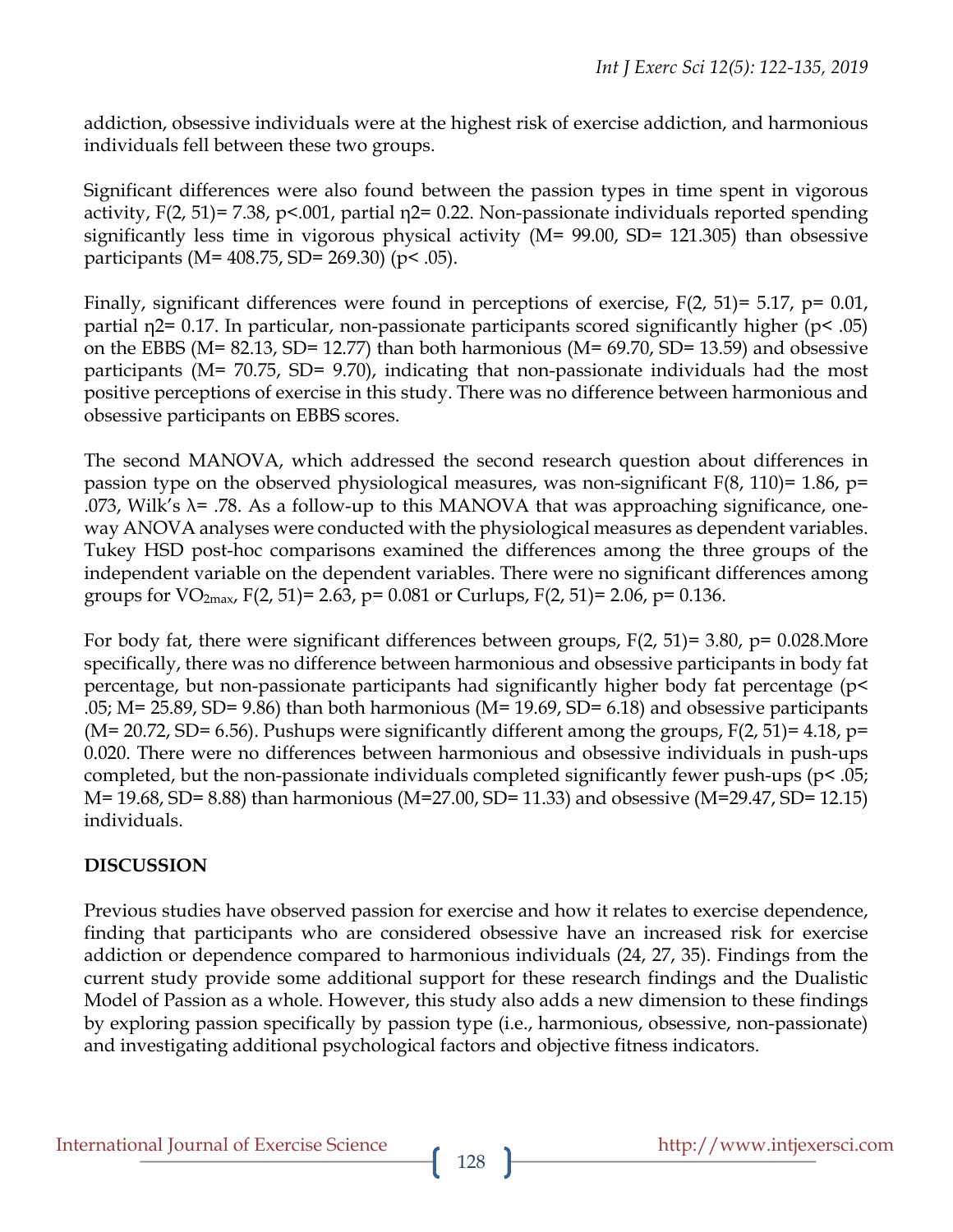The findings offer some additional support for the Dualistic Model of Passion. As previously demonstrated, harmonious passion is positively related to two dimensions of exercise dependence while obsessive passion was positively related to all seven dimensions of this construct (24). Likewise, Stenseng and colleagues (35) established that obsessive passion was positively related to exercise dependence. Obsessively passionate individuals may develop dependence because they feel compelled to continue the activity (exercise), since this type of passion has been associated with a "rigid persistence" in the activity (1, 42). Harmoniously passionate or non-passionate individuals, on the other hand, may not experience the same compulsion. Similarly, the current study's findings also support obsessive and harmonious passion for exercise being related to exercise dependence but also demonstrate that obsessively passionate individuals may be at a higher risk of exercise addiction over harmonious or nonpassionate individuals.

There were also differences among the passion groups in their perceptions of exercise. For example, non-passionate individuals had the most positive perception of exercise, and there were no differences between harmonious and obsessive individuals. However, scores on the measure of exercise perceptions were generally low across all groups, indicating that perceptions of exercise were not very positive overall. Passionate individuals' lack of positive perceptions is especially surprising, but previous research has demonstrated that college students tend to not meet physical activity requirements and lack knowledge about the health benefits of exercise (5, 17, 21). These findings may also point to college students' overall low regard for physical activity. Coupled with the overall less positive perception of exercise, passionate individuals (obsessive and harmonious) may perceive barriers as more obstructive to their exercising than their less motivated counterparts. This, in turn, would affect their general perceptions of exercise.

Additionally, non-passionate individuals in the current study reported spending less time in vigorous activity than obsessive individuals with no differences between harmoniously passionate and non-passionate individuals. These findings only partially support the Dualistic Model of Passion, as obsessively passionate individuals spend more time participating in the activity. However, harmoniously passionate individuals did not spend significantly more time in vigorous activity in this study. Also, previous studies have shown that both passion types are positively related to engaging in more bouts of exercise and exercising at a generally higher intensity (26). It is possible that no group differences were found between harmoniously passionate individuals and non-passionate individuals because our sample was comprised entirely of students, and harmonious individuals are more likely to focus time in other aspects of their lives (e.g., studying or school work) outside of the passionate activity.

With the second research question, we explored possible differences among the passion groups on observed fitness indicators of  $VO<sub>2max</sub>$  estimation, body fat percentage, push-ups, and curlups. We anticipated that both harmonious and obsessive individuals would possess a higher VO2max, possess less body fat, and would complete a greater number of push-ups and curl-ups than individuals who were not passionate about exercise. In previous research, passionate individuals have had stronger performances in passionate activity over non-passionate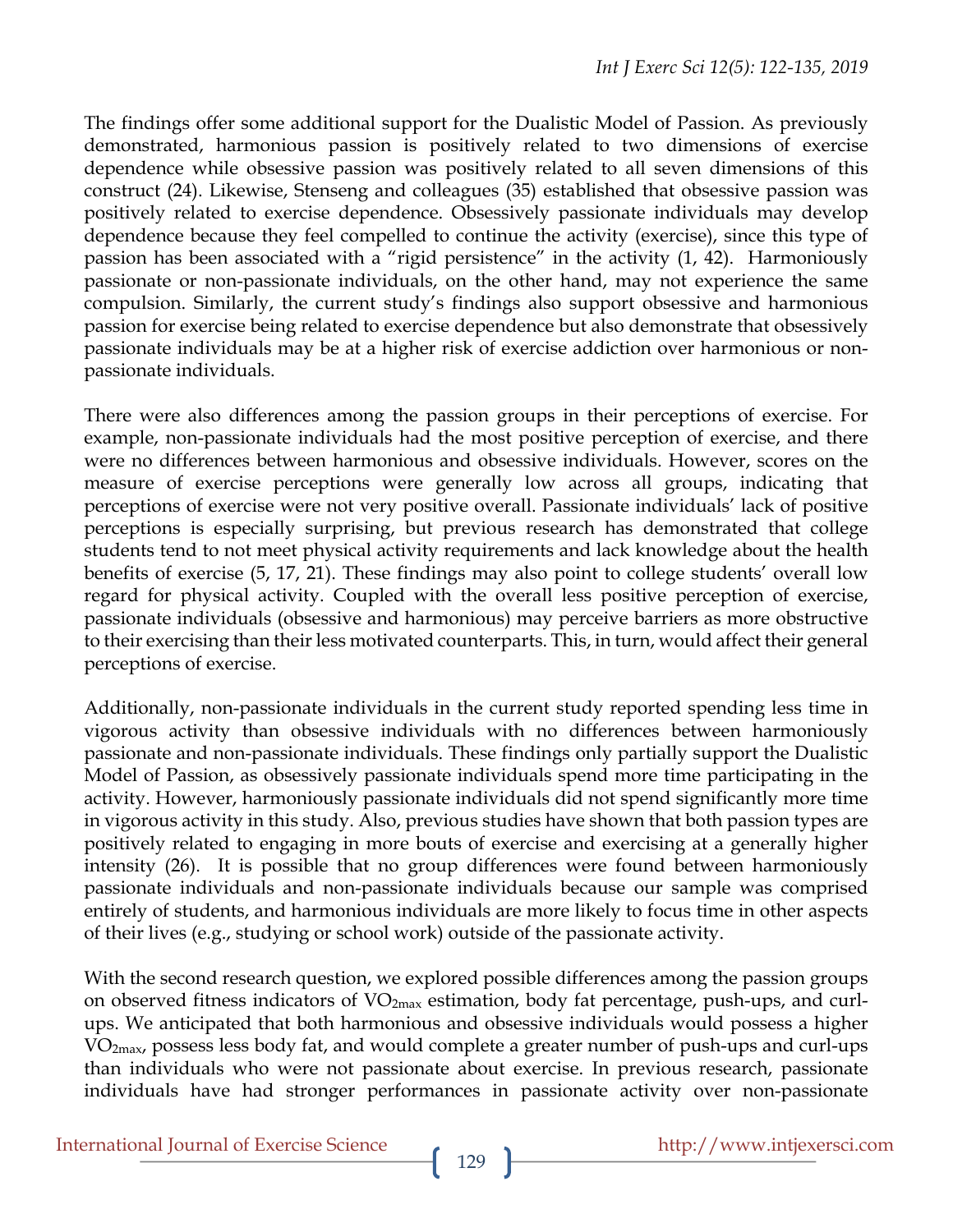individuals (20, 21). However, the passion groups in the current study did not differ on any of these fitness variables. In considering these findings, it is important to remember that nonpassionate individuals may still exercise, but participation may be driven by the associated health benefits rather than enjoyment or value in the activity. In fact, based on means of the three passion groups, all the participants performed at an above-average level in curl-ups. Further, different fitness standards for gender were not considered because of the small sample size, and men and women were unevenly distributed across the three groups. The findings from this study support the notion that men and women tend to perform at different levels in terms of the fitness measures (2). In particular, men performed at an average level in VO<sub>2max</sub>, body fat percentage, and push-ups and above average in curl-ups when compared to fitness norms, while women performed below average in  $VO<sub>2max</sub>$  and body fat percentage and above average in push-ups and curl-ups when compared to fitness norms. The unequal distribution of males and females could have affected the outcomes of the second analysis.

It is also possible that the acute nature of the study (participants were only required to attend one session of testing) did not truly capture the fitness levels of the participants. Performance in acute bouts of exercise is subject to factors outside of the research (e.g., illness, fatigue, stress, recent physical exercise), and it is possible such outside factors affected participants' performance during testing. Furthermore, individuals who are passionate for exercise are more likely to engage in *vigorous* activities (40). The current study did not utilize vigorous physical activities for testing in order to be inclusive for all participants. Perhaps the passionate individuals (both harmonious and obsessive) would better suited for vigorous activities rather than the more moderate intensity activities used in the current study.

While group differences were not present across the passion groups on fitness variables, relationships existed between harmonious and obsessive passion for exercise and the various fitness variables used in the study. In particular, harmonious passion was related to a lower body fat percentage, higher relative  $VO_{2max}$ , and a higher number of completed push-ups and curl-ups. Additionally, obsessive passion was found to be unrelated to all the fitness measures utilized in the current study. Given previous findings in the DMP, one might expect that harmoniously and obsessively passionate individuals might perform similarly in the passionate activity (31, 41). However, other studies have found that obsessively passionate individuals may set goals for themselves that actually hinder performance rather than aide it (42). Further research must be conducted on this topic to determine why harmonious but not obsessive passion is positively related to performance in fitness assessments.

While there were significant findings in this study, it is important to note that there were limitations. In particular, there was a small sample utilized in this study, and gender differences were not controlled. Further, the results from one week of the study could have had an influence on the results because some of the data was collected the week following the university's spring break. This could have affected how the participants completed the IPAQ. Furthermore, when observing group differences between harmonious, obsessive, and non-passionate individuals, possible gender differences were not accounted for in the distribution, as men and women were not evenly split. There were more women than men in the non-passionate and the harmonious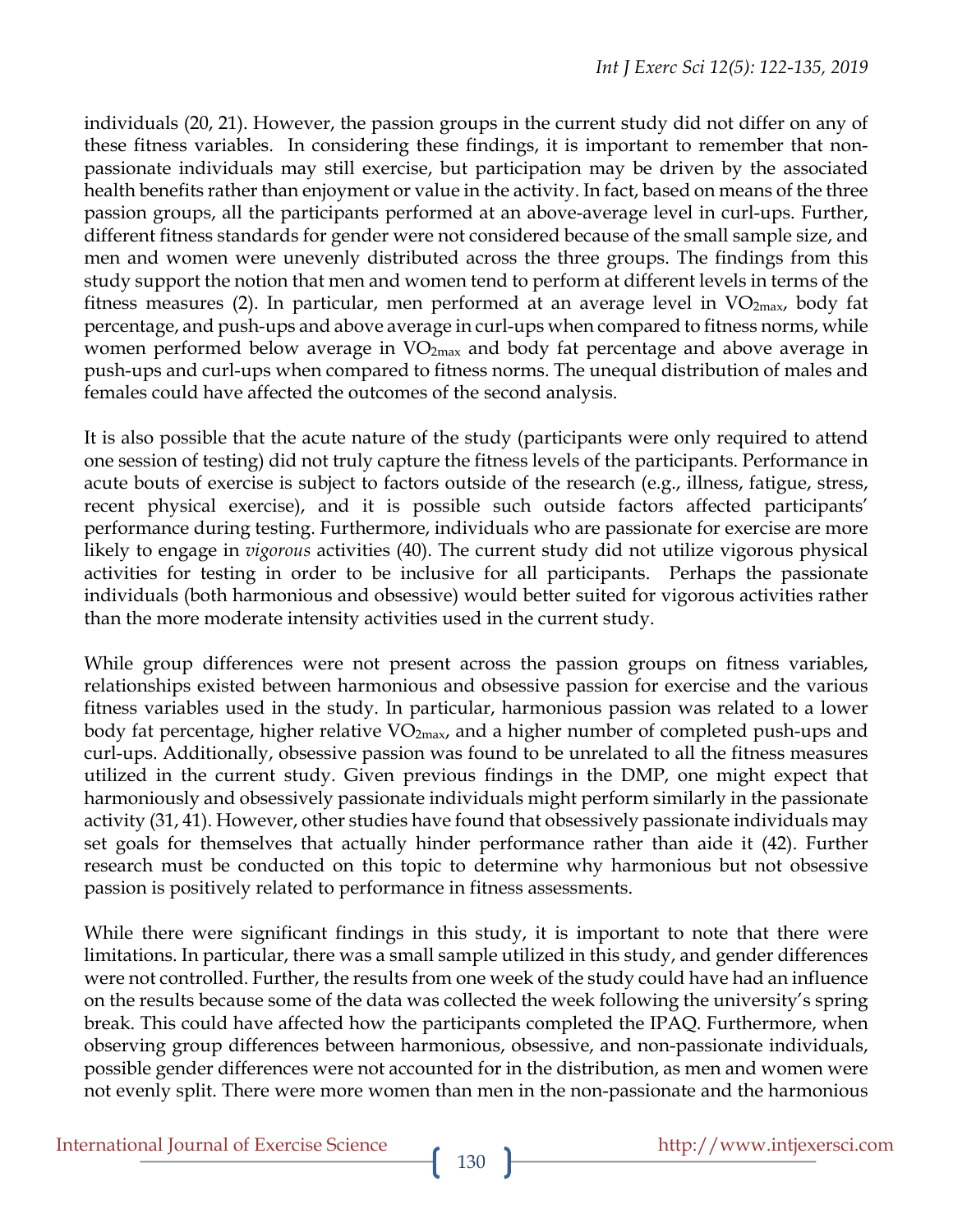groups, and there were more men than women in the obsessively passionate group. As described by Marsh and colleagues (22), there is a tendency for women to be more harmoniously passionate than men, and this could explain the different distributions in this group. Both males and females were included in these analyses because this was an initial observation of fitness indicators across passion type, and an inclusive sample was preferred. Finally, the dependent variables in this study  $(VO_{2max}$ , body fat percentage, curl-ups, push-ups, and time spent in physical activity) do not fully capture fitness and health; they are merely indicators of fitness  $(2).$ 

There are some practical implications related to the findings in the current study. The information from this study, in combination with previous research on passion for exercise, would be most useful for exercisers, personal trainers, and exercise psychologists. Obsessive individuals might be at an increased risk of exercise addiction or dependence (35, 38), and they might also perform poorly in comparison to the harmoniously passionate individual. Importantly, both harmonious and obsessive passion for exercise was related to a higher risk of exercise addiction, and it may be useful to further assess passionate individuals for exercise addiction or dependence. While the proportion of individuals who are actually at risk of exercise addiction in the population is very low (estimated at .3 to .5% of exercisers), exercise addiction is still a potentially dangerous behavioral pattern that can cause serious psychological and physiological impairments (6, 16, 19, 23). Further, obsessive individuals are already likely to continue engaging in an activity despite limitations or injuries (1, 31, 40). Recognizing obsessive tendencies and behavioral patterns can help both exercisers and professionals working with exercisers to be more mindful of the potential for the formation of an addiction or dependence on exercise.

Vigorous physical activity has been shown to have a number of health benefits for young adults such as decreased stress levels, less depressive symptoms, better sleep, healthy BMI, and a reduction in smoking (10, 12). The United State department of Health and Human Services has also reported moderate/vigorous activity can help lower risk of heart disease, stroke, high blood pressure, various cancers, and early death in adult populations (30). So, while obsessive individuals may be at a greater risk of exercise addiction, burnout (8), injury complications (31), or lower self-esteem (40), they may also be more likely to be gaining important benefits from exercise. It is important for obsessively passionate exercisers to find a healthy balance in their exercise behaviors.

Further studies observing passion for exercise could take steps to determine genuine differences between passionate and non-passionate individuals. In particular, studies could measure performance on physiological measures at various time points by using a repeated measures design. Studies could also better control for possible gender differences between groups. Such a study would also benefit from a larger sample size. The current study was not an experimental design and there were no manipulations of variables. Future studies should explore the use of experimental manipulations to determine physiological differences in passionate and nonpassionate individuals. As research on passion for exercise continues, these characterizations of the harmonious, obsessive, and non-passionate exercisers may continue to grow and evolve.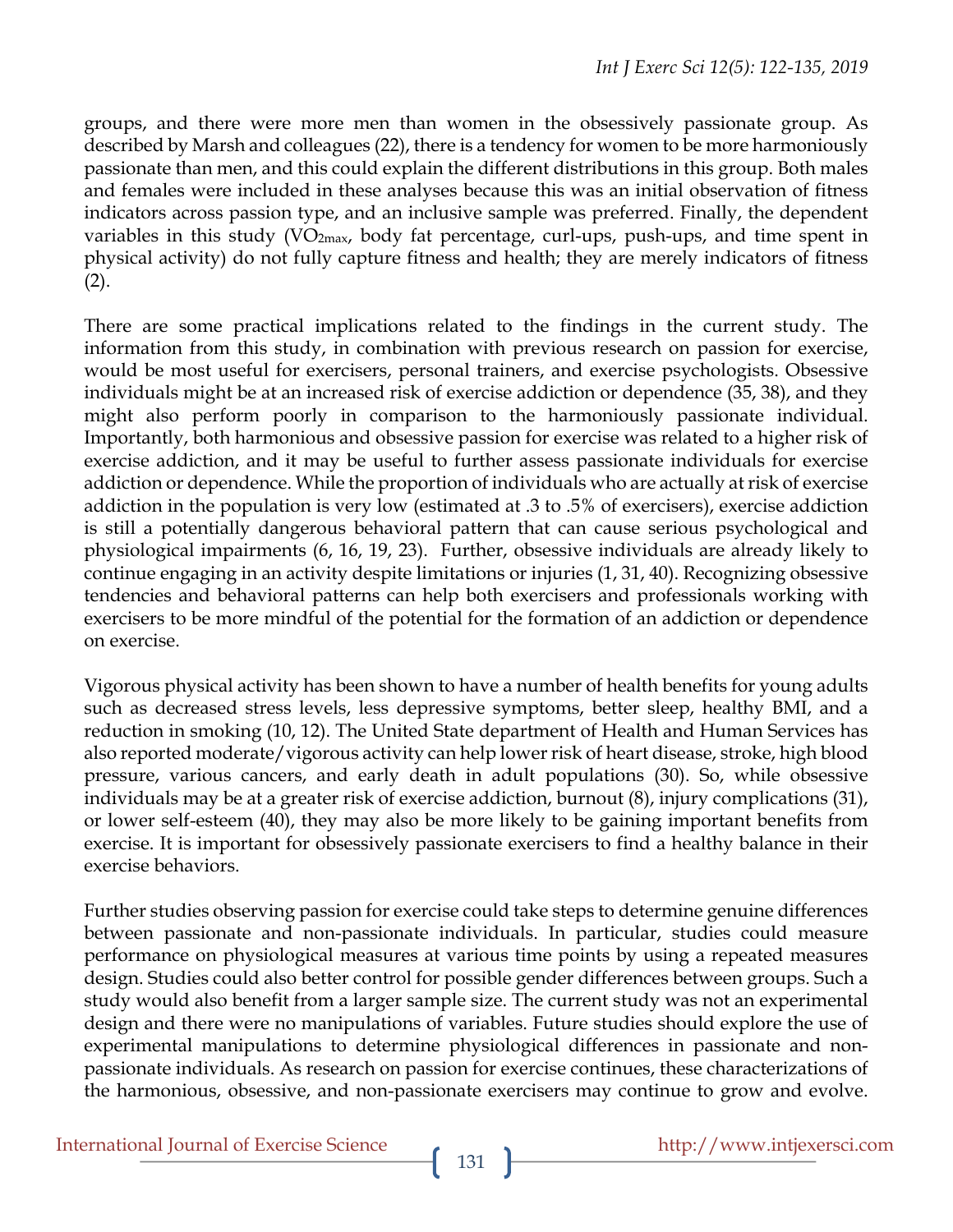Vallerand (38) has recognized the importance of harmonious passion in a meaningful life, and it is clear in the passion literature that harmonious passion is associated with the most positive outcomes. Therefore, it would be worthwhile to identify methods of fostering harmonious passion for exercise in the population. Fostering a harmonious passion for exercise would help individuals maintain exercise behaviors, and they would be more likely to encounter the positive benefits of exercise as well as harmonious passion.

The current study was an initial exploration of exercise passion and psychological and physiological measures related to exercise, with differences between harmonious, obsessive, and non-passionate individuals in their perceptions of exercise, time spent in vigorous physical activity, and risk of exercise addiction, but no differences between the three groups in the observed physiological variables. Future studies should investigate other possible differences between these groups on physiological measures to determine if there are, in fact, no differences between these groups on fitness measures. Practically, the identification of passion for exercise could help determine outcomes and relationships to be expected based on specific motivations for exercise. Ultimately, the findings of this study partially support the Dualistic Model of Passion and previous research findings, and these findings demonstrate interesting interactions between passion and performance in fitness tasks. However, further research must be conducted to determine differences in fitness between harmonious, obsessive, and non-passionate individuals.

#### **ACKNOWLEDGMENTS**

Funding for participant compensation was provided by and Association of Applied Sport Psychology seed grant and a Ball State University ASPIRE research grant. Research assistance was provided by Zachary Martin and Ashton Freeman.

# **REFERENCES**

- 1. Akehurst S, Oliver EJ. Obsessive passion: A dependency associated with injury-related risky behavior in dancers. J Sport Sci Med 32(3): 259-267, 2014.
- 2. American College of Sports Medicine. 9th ed. ACSM's guidelines for exercise testing and prescription. Baltimore: Lippincott Williams & Wilkins; 2014.
- 3. Carbonneau N, Vallerand RJ, Massicotte S. Is the practice of yoga associated with positive outcomes? The role of passion. The J Posit Psychol 5(6): 452-465, 2010.
- 4. Carpentier J, Mageau GA, Vallerand RJ. Ruminations and flow: Why do people with a more harmonious passion experience higher well-being? J Happiness Stud 13: 501-518, 2012.
- 5. Chen C. An exploratory study on the relationship between parents' passion for sport/exercise and children's self- and task-perceptions in sport/exercise. Percept Motor Skill 118(3): 909-925, 2014.
- 6. Cumella EJ. The heavy weight of exercise addiction. Behav Health Manage 25: 26-31, 2005.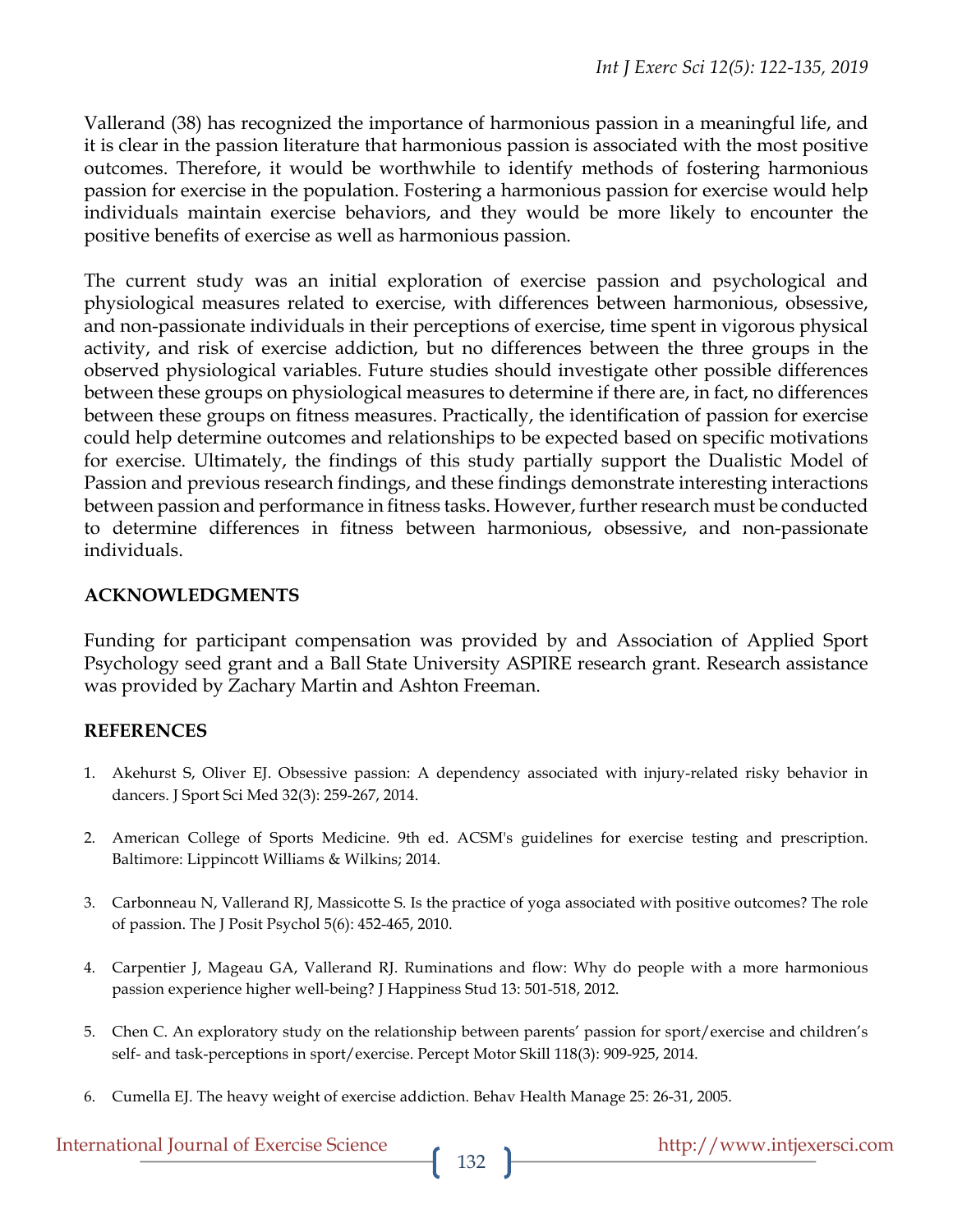- 7. Curran T, Hill AP, Appleton PR, Vallerand RJ, Standage M. The psychology of passion: A meta-analytical review of a decade of research on intrapersonal outcomes. Motiv Emotion 39(5): 631-655, 2015.
- 8. Curran T, Appleton PR, Hill AP, Hall HK. Passion and burnout in elite junior soccer players: The mediating role of self-determined motivation. Psychol Sport Exerc 12(6): 655-661, 2011.
- 9. Craig CL, Marshall AL, Sjöström M, Bauman AE, Booth ML, Ainsworth BE, ... Oja P. International physical activity questionnaire: 12-country reliability and validity. Med Sci Sport Exerc 35(8): 1381-1395, 2003.
- 10. Dinger MK, Brittain DR, Hutchinson SR. Associations between physical activity and health-related factors in a national sample of college students. J Am Coll Health 62(1): 67-74, 2014.
- 11. Donahue EG, Rip B, Vallerand RJ. When winning is everything: on passion identity, and aggression, in sport. Psychol Sport Exerc 10: 526-534, 2009.
- 12. Gerber M, Brand S, Herrmann C, Colledge F, Holsboer-Trachsler E, Pühse U. Increased objectively assessed vigorous-intensity exercise is associated with reduced stress, increased mental health and good objective and subjective sleep in young adults. Physiol Behav 135: 17-24, 2014.
- 13. Guérin E, Fortier MS, Williams T. "I just need to move…": Examining women's passion for physical activity and its relationship with daily affect and vitality. Psychol Well-Being Theory Res Prac 3(4): 2013.
- 14. Gustafsson H, Hassmèn P, Hassmèn N. Are athletes burning out with passion? Eur J Sport Sci 11(6): 387-395, 2011.
- 15. Halvari H, Ulstad SO, Bagøien TE, Skjesol K. Autonomy support and its links to physical activity and competitive performance: Mediations through motivation, competence, action orientation and harmonious passion, and the moderator role of autonomy support by perceived competence. Scand J Educ Res 53(6): 533- 555, 2009.
- 16. Hausenblas HA, Symons Downs DS. Exercise dependence: a systematic review. Psychol Sport Exerc 3(2): 89- 123, 2002.
- 17. Huang TTK, Harris KJ, Lee RE, Nazir N, Born W, Kaur H. Assessing overweight, obesity, diet, and physical activity in college students. J Am Coll Health 52(2): 83-86, 2003.
- 18. Lafrenière MK, St-Louis AC, Vallerand RJ, Donahue EG. On the relation between performance and life satisfaction: The moderating role of passion. Rutg Self Soc Id 11: 516-530, 2012.
- 19. Landolfi, E. Exercise addiction. Sport Med 43(2): 111-119, 2013.
- 20. Li C. Predicting subjective vitality and performance in sports: The role of passion and achievement goals. Percept Motor Skill 110(3): 1029-1047, 2010.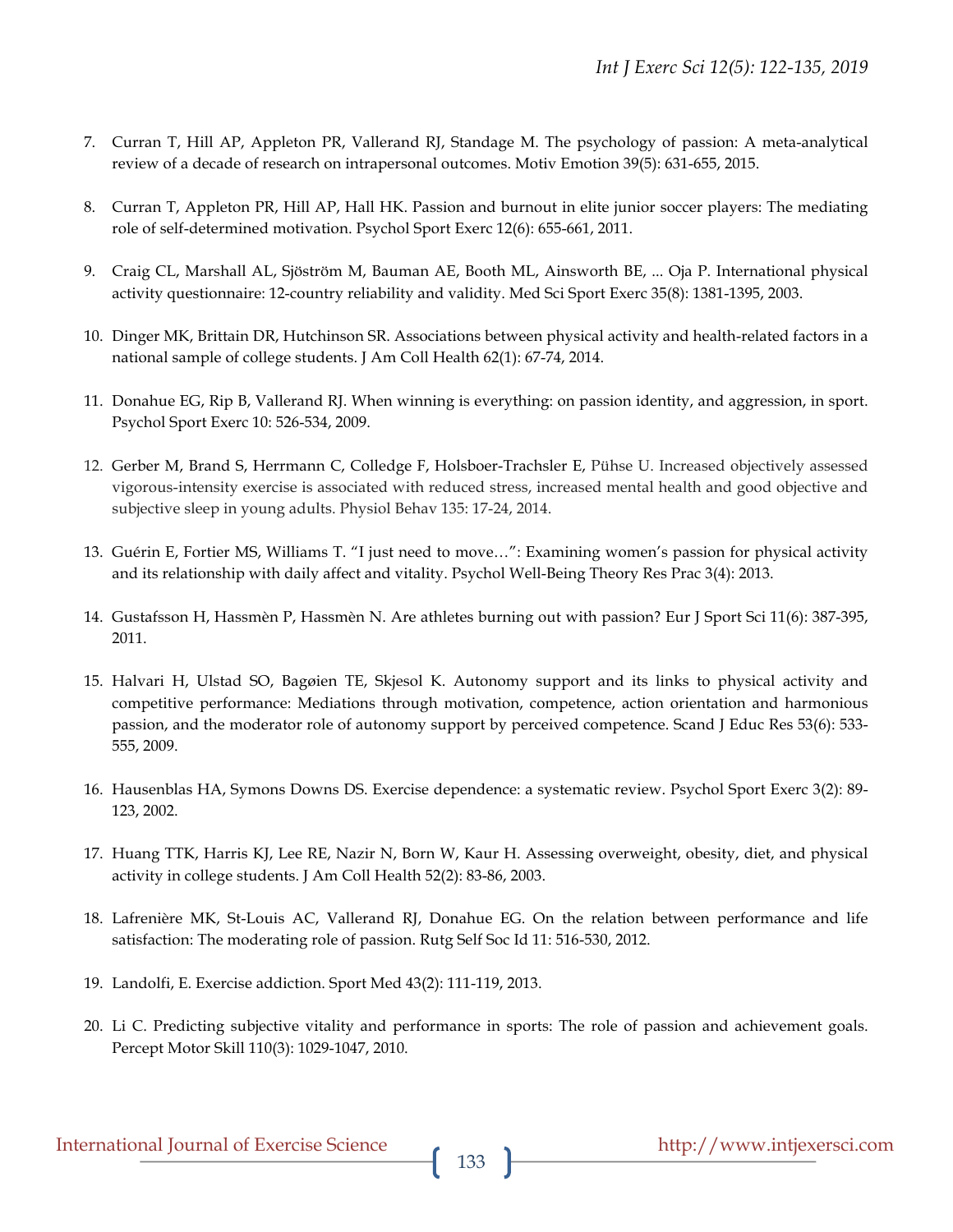- 21. Mageau GA, Carpentier J, Vallerand RJ. The role of self-esteem contingencies in the distinction between obsessive and harmonious passion. Eur J Soc Psychol 41: 720-729, 2011.
- 22. Marsh HW, Vallerand RJ, Lafrenière MAK, Parker P, Morin AJ, Carbonneau N, ... Salah Abduljabbar A. Passion: Does one scale fit all? Construct validity of two-factor passion scale and psychometric invariance over different activities and languages. Psychol Assessment 25(3): 796, 2013.
- 23. Mónok K, Berczik K, Urbán R, Szabo A, Griffiths MD, Farkas J, ... Kun B. Psychometric properties and concurrent validity of two exercise addiction measures: A population wide study. Psychol Sport Exerc 13(6): 739-746, 2012.
- 24. Paradis KF, Cooke LM, Martin LJ, Hall CR. Too much of a good thing? Examining the relationship between passion for exercise and exercise dependence. Psychol Sport Exerc 14: 493-500, 2013.
- 25. Paradis KF, Cooke LM, Martin LJ, Hall CR. Just need some satisfaction: Examining the relationship between passion for exercise and the basic psychological needs. Health Fit J Can 7(2): 15-29, 2014.
- 26. Parastatidou IS, Doganis G, Theodorakis Y, Vlachopoulos SP. Exercising with passion: Initial validation of the passion scale in exercise. Measure Phys Educ Exerc Sci 16(2): 119-234, 2012.
- 27. Parastatidou IS, Doganis G, Theodrakis Y, Vlachopoulos SP. The mediating role of passion in the relationship of exercise motivational regulations with exercise dependence symptoms. Int J Men Health Addict, 12: 406-419, 2014.
- 28. Philippe FL, Vallerand RJ, Andrianarisoa J, Brunel P. Passion in referees: Examining their affective and cognitive experiences in sport situations. J Sport Exerc Psychol 31(1): 77, 2009.
- 29. Philippe FL, Vallerand RJ, Lavigne GL. Passion does make a difference in people's lives: A look at well-being in passionate and non-passionate individuals. Appl Psychol- Hlth We 1(1): 3-22, 2009.
- 30. Physical Activity Guidelines Advisory Committee. Physical activity guidelines advisory committee report. Washington, DC: US Department of Health and Human Services, A1-H14; 2008.
- 31. Rip B, Fortin S, Vallerand RJ. The relationship between passion and injury in dance students. J Dance Med Sci 10: 14-20, 2006.
- 32. Sechrist KR, Walker SN, Pender NJ. Development and psychometric evaluation of the exercise benefits/barriers scale. Res Nurs Health 10(6): 357-365, 1987.
- 33. Stephan Y, Deroche T, Brewer BW, Caudroit J, Le Scanff C. Predictors of Perceived Susceptibility to Sport-Related Injury among Competitive Runners: The Role of Previous Experience, Neuroticism, and Passion for Running. Appl Psychol, 58(4): 672-687, 2009.
- 34. Stenseng F, Forest J, Curran T. Positive emotions in recreational sport activities: The role of passion and belongingness. J Happiness Stud 16: 1117-1129, 2015.